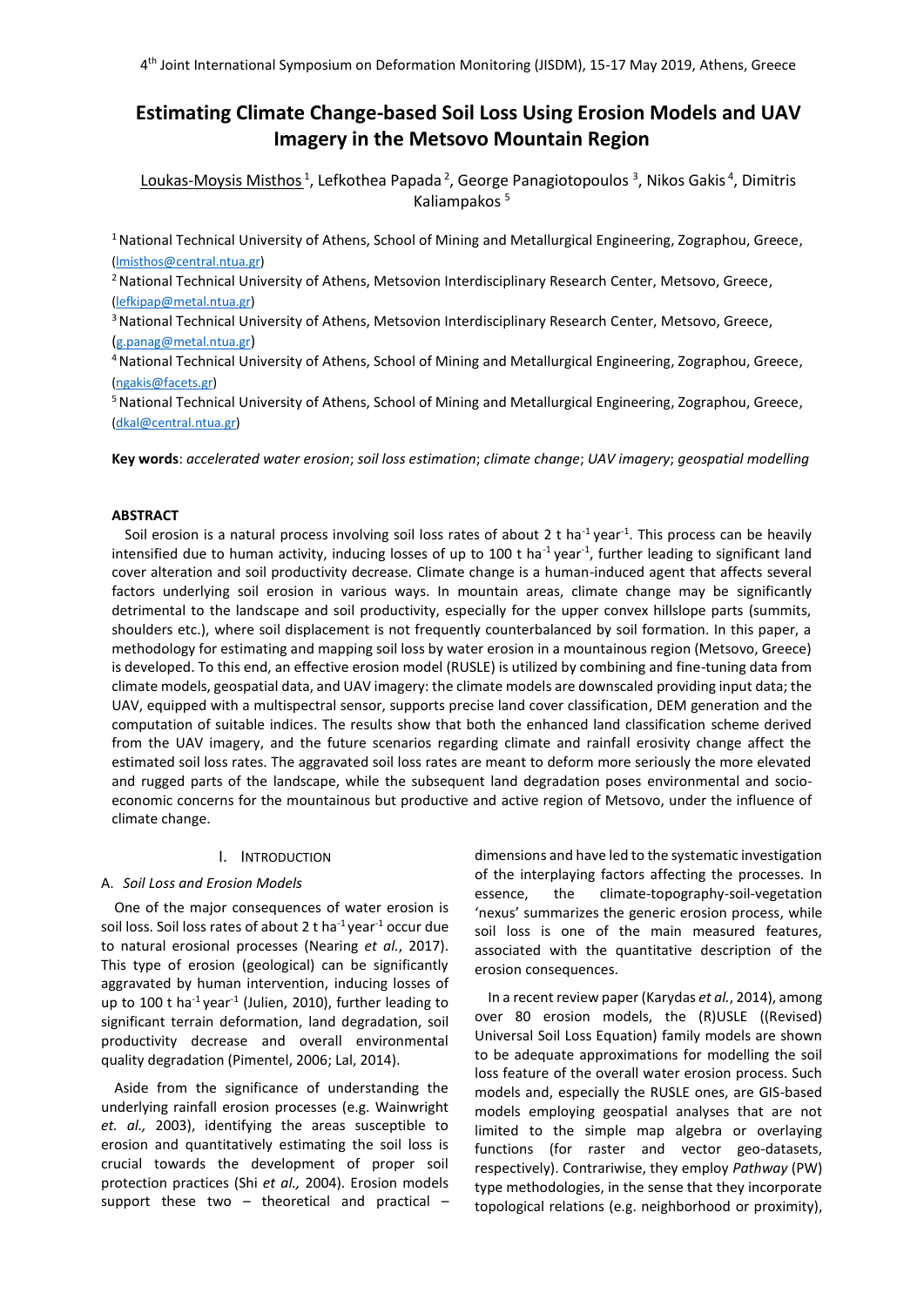while their outputs are computed based on stepwise techniques (e.g. flow accumulation, network analysis). Overall, they are suitable for "field- to hillslope-scale, temporally averaged assessments of soil loss" (Karydas *et al.*, 2014: 242).

The fundamental equation underlying the RUSLE GISbased models is the following (Renard *et al.*, 1997; Panagos *et al.*, 2015a):

$$
E_A = R * K * LS * C * P \tag{1}
$$

where  $E_A$ : annual average soil loss (t ha<sup>-1</sup> year<sup>-1</sup>)

*R*: rainfall erosivity/ erodibility factor (MJ mm ha $^{-1}$  h $^{-1}$  year $^{-1}$ )

K: soil erodibility factor (t ha h ha<sup>-1</sup> year<sup>-1</sup> MJ<sup>-1</sup>  $mm<sup>-1</sup>$ )

LS: slope length and slope steepness (topographic) factor (dimensionless)

> *:* cover-management factor (dimensionless) *P*: support practices factor (dimensionless)

Yet, the calculation of the annual average soil loss and the attribution of spatial reference to the corresponding results (i.e. production of soil loss maps) requires processing and adjustment of the multifarious (geospatial) input data (climatic, topographic etc.) and implementation of appropriate geospatial analyses. Towards this end, the 'incorporation' of the RUSLE in GIS environments – an already entrenched approach (e.g. Prasannakumar *et al.* 2012; Gupta and Kumar, 2017) – needs to be applied by means of an explicit geospatial approach and by making use of parameterizable input data. Climate change, potentially aggravating the accelerated erosion or soil loss (Li and Fang, 2016), is considered a modifier of some of the five factors of the RUSLE model (Gupta and Kumar, 2017). Its effect, particularly in mountain regions, is described in the subsequent section.

#### B. *Climate Change and Soil Loss in Mountain Regions*

Soil loss due to water erosion constitutes a major problem of soil degradation and terrain deformation in mountain regions of Greece. It depends both on climate conditions (mainly atmospheric precipitation) and on terrain and vegetation features.

Regarding the part of landscape, mountain regions are more susceptible to soil erosion, mainly due to (a) their intense relief with steep slopes, (b) the presence of shallow soils (lithosols) and a fairly high percentage of impermeable rocks, (c) the frequent forest fires and (d) the poor soil management practices / unreasonable use of natural resources, i.e. land clearing and cultivation of highly sloping soils, unreasonable logging, overgrazing, etc. As far as climate conditions are concerned, climate change is expected to affect spatial expansion, frequency and magnitude (intensity) of soil erosion in a variety of ways (Pruski and Nearing, 2002;

Mullan *et al.*, 2012). These impacts may be direct and associated with variations in the amount of precipitation (Nearing *et al.,* 2004; Bangash *et al.,* 2013), the intensity of precipitation (Zhang, 2012), or its spatio-temporal allocation patterns (Maeda *et al.,* 2010; Li and Fang, 2016). However, the impacts may be indirect and related to the new climate regime, mainly through temperature rise (Mullan *et al.,* 2012; Li and Fang, 2016), a fact reflected in vegetation changes, as well as in soil moisture (Nearing *et al.,* 2004; Li and Fang, 2016). The most 'remote' indirect impacts include cultivation practices adopted (e.g. changes in sowing and harvesting periods or crop varieties), as responses to precipitation changes (Nunes and Nearing, 2011; Parajuli *et al.,* 2016).

Beyond temperature and precipitation, variables such as relative humidity, clouds, wind, etc. are expected to change in the general context of climate change (Flannigan *et al.,* 2006), modifying, in this way, extreme events, such as increased periods of heat-wave conditions, increase of the frequency and intensity of storms/floods/prolonged droughts during the summer period and increase of lighting fires (Mearns *et al.,* 1989; Solomon and Leemans, 1997). These phenomena, as well as other crucial factors in mountain regions such as forest fires, aggravate soil erosion rates (Inbar *et al.,* 1998; Kosmas *et al.,* 2006; McNabb and Swanson, 1990; Dieckmann *et al.,* 1992).

Therefore, climate change has a significant impact on soil loss due to water erosion. The quantification of this impact should be included in relevant models, in order to realistically assess annual average soil loss in an integrated way. Towards this end, climate models are utilized.

Global Climate Models (GCMs) are the primary tools used for making projections of the future climate (Flato *et al.*, 2013). Even though GCMs have been developed and improved, they still provide projections of climate variables, such as precipitation and temperature, at a spatial resolution of 100-300 km. This resolution is too coarse to be directly used in local impact studies (Yang *et al.*, 2015; Gupta and Kumar, 2017), especially in mountainous areas which are characterized by complex topography with alternations of vegetation and land cover within a few kilometers (Pepin *et al.*, 2015). Climate projections for Europe derived from dynamic downscaling at grid resolutions of about 12km are available in the database of the EURO-CORDEX initiative (Jacob *et al.*, 2014). However, hydrological models often require rainfall data of higher spatial resolution, thus spatial interpolation techniques such as Nearest Neighbor (NN), Thiessen polygons, Spline and various forms of Kriging and Inverse Distance Weighting (IDW) are applied to further downscale RCM's (Regional Climate Models') rainfall data (Yang *et al.*, 2015). In addition, the direct application of RCMs in many impact modelling studies is hampered by model biases,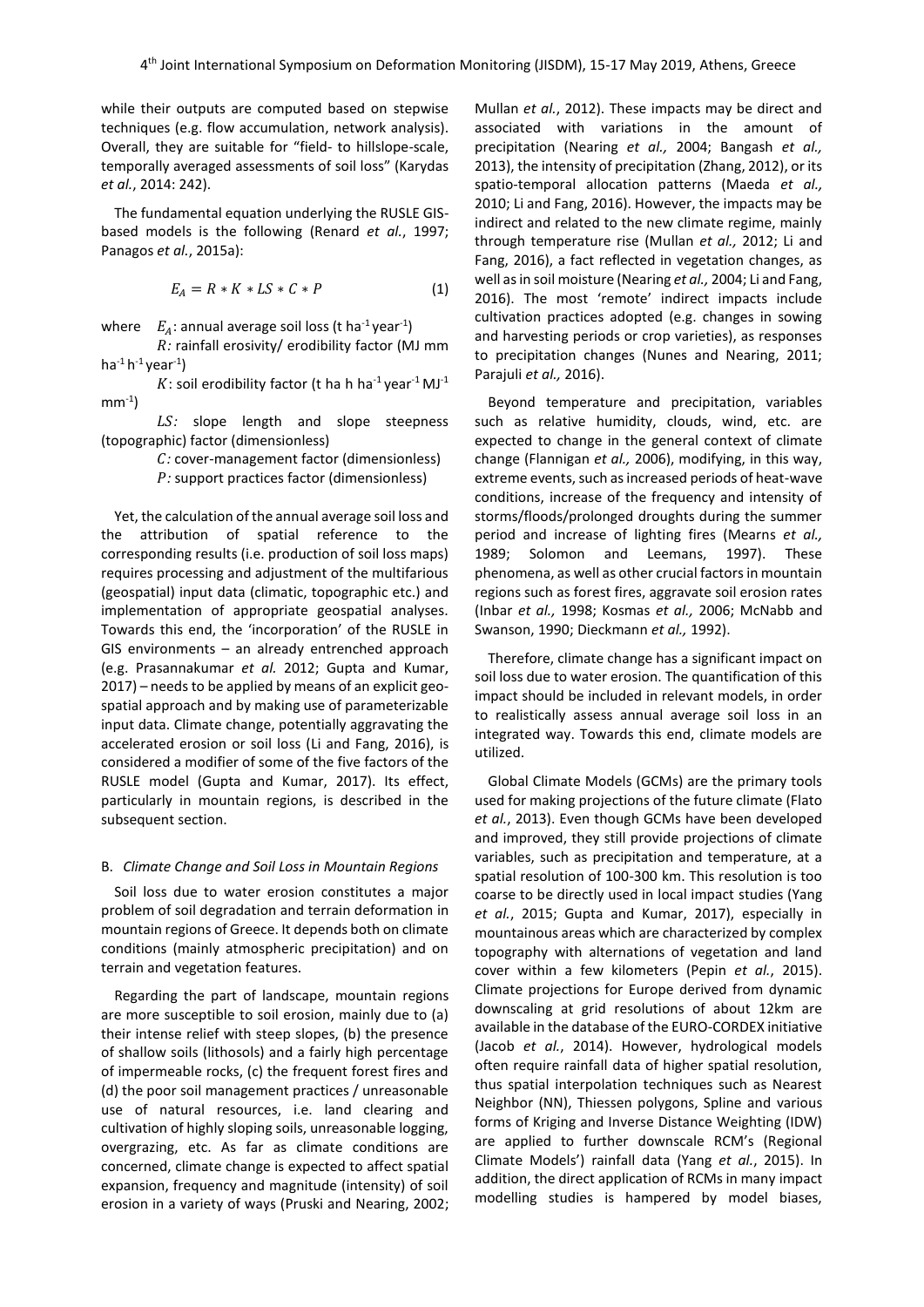therefore bias correction techniques are applied to ensure a better agreement between models and observations (Casanueva *et al.*, 2015).

## C. *Aims and Rationale*

Since erosion processes in mountainous areas are associated to great soil losses, this paper aims at the development of a methodology for estimating this loss in a typical mountainous region of Greece, Metsovo, based on the RUSLE model (Renard *et al.*, 1997; Panagos *et al.*, 2015). This methodology utilizes data derived from climatic models and from UAV's multispectral image captures employing geospatial analyses. The introduction of climatic data referring to future dates and refined land cover geospatial data, along with their integration into erosion models, are novel contributions resulting in more fine-tuned and climate change-based soil loss estimations. In essence, in the proposed soil loss model, the R-, C-, LS and Pfactors are parameterized and calculated on the basis of future rainfall intensity and different classification schemes according to well-established practices, while K-factor is acquired by pertinent databases (Figure 1).



Figure 1. Inputs-outputs for the proposed Climate Changebased Soil Loss Model. R-factor is affected by climate change data, while C-, LS- and P-factors get refined inputs from processed UAV imagery (based on Panagos *et al.*, 2015a modified)

#### II. MAIN BODY

## A. *Study Area*

l

The study area, Metsovo, is located in a mountainous region of Greece, called Epirus. More precisely, a 1.3 km<sup>2</sup> area in the wider area of Metsovo town is selected due to its increased water erosion problems.

The area, with a mean elevation exceeding 1000 m and rather steep hillslopes (mean slope  $> 15^{\circ}$ ), presents increased rainfall and precipitation (> 1000 mm year<sup>-1</sup>), while its general land cover is characterized by mixed croplands, natural grasslands and coniferous forests.

#### B. *Data Collection and Initial Processing*

For the estimation of the annual average soil loss (*EA*), the RUSLE model was implemented in a GIS environment. Therefore, the data for each RUSLE factor were collected and processed in order to constitute suitable geospatial input data for the model.

## *Climatic Data*

For the study area, data of precipitation for the period 1961-2000 (historic climate) and the period 2011-2050 (future climate) were obtained from the EURO-CORDEX database, in the form of monthly time series. The data are downscaled simulations of the RACMOE22 regional model driven by EC-EARTH global model for two RCP (Representative Concentration Pathway) scenarios, namely RCP4.5 and RCP8.0, in a spatial resolution of 0.11°. Data of both historical and future period were downscaled at a point level using the Nearest Neighbour method. Downscaled climate data were bias-corrected using daily precipitation data for the period 1961-1990 from the hydrometeorological station of Greek ministry of Environment in Metsovo, available in the database of the research project Hydroscope (Sakellariou *et al.*, 1994).

## *Soil Data*

Soil data were acquired from the European Soil Database v2 Raster Library 1kmx1km (Panagos, 2006; Van et al., 2006) and the cartographic portal of the Institute of Geology and Mineral Exploration (IGME)<sup>1</sup>. The European Soil Database provides data for various soil properties of which the soil erodibility class and soil classification raster layers were used. According to the IGME cartographic portal, the study area lies entirely on top of a sandstone layer, displaying very strong erodibility.

#### *UAV Imagery and Land Cover Data*

The area was scanned with an UAV taking multiple multispectral captures with a constant interval, utilizing *PiX4Dcapture* flight technology which provides the user the ability to completely scan a certain area along a grid, the resolution of which is automatically computed based on the UAV's flight altitude. Due to the rugged terrain of the area, the flight altitude ranged approximately between 50 – 300m. The multispectral images were georeferenced and merged together in a seamless mosaic using *AgiSoft PhotoScan*®. By this procedure, a multispectral (1.2MP), 4-band (Green, Red, Red Edge, and Near Infrared (NIR)) image (1m spatial resolution) of the study area was produced. The image was further classified on the basis of an objectoriented, multiresolution procedure, using eCognition® software. The image was initially segmented by making several trials, and then was classified in 6 classes/ land covers using the samples' method. The results of the

<sup>1</sup> Geoportal's website: <http://www.igme.gr/geoportal/>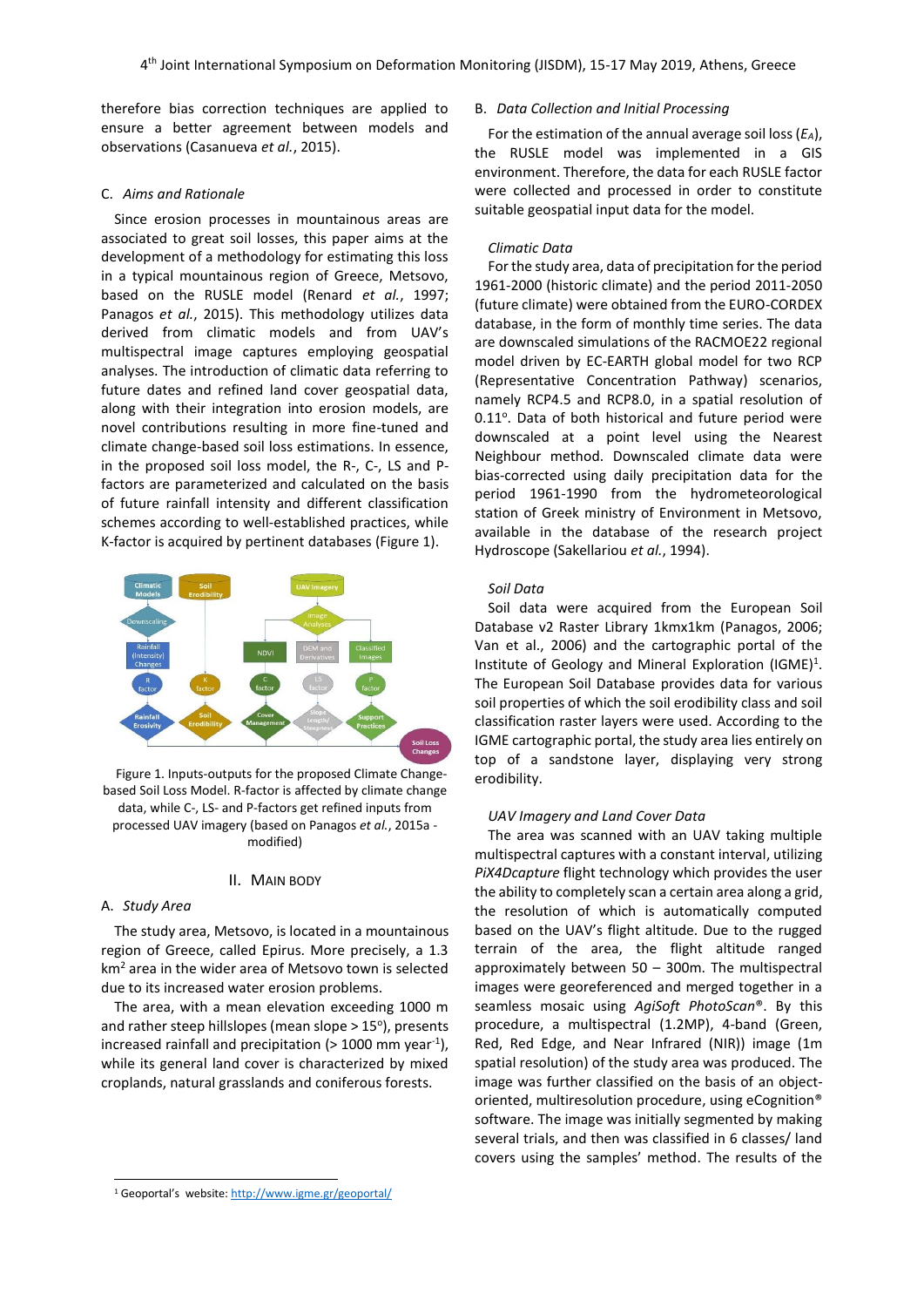produced land cover map were verified by means of *ground truthing<sup>2</sup>* .

### *Topographic Data – DEM*

*The AgiSoft PhotoScan*® software was also employed to generate the DEM (Digital Elevation Model) of the area. DSM (Digital Surface Model) is generated from the software by taking into consideration the complete point dense cloud, while DEM was derived based on ground points only. The classification of the ground points was attained by properly defining certain thresholds regarding surface points' angle and distance. The spatial (x,y) resolution of the generated DEM was 1 m, while its z-information was calibrated using elevation ground control points. DEM's elevation values ranged from 899 m to 1178 m (Figure 2), with mean and standard deviation values of 1008.93 m and 58.87 m, correspondingly.



Figure 2. DEM derived from the UAV captures

#### C. *Methodology - RUSLE Factor Generation*

The methodology utilized refers to the calculation of each of the RUSLE equation factors and the overall implementation of RUSLE, employing raster-based geospatial analyses in a GIS environment. In the following part, the computation of each of the five factors in a GIS environment is described. *E<sup>A</sup>* results from the multiplication of the cell values of each of the five raster intermediate outputs through a map algebra operation.

#### *Rainfall Erosivity (R*)

l

The erosive force of rainfall is commonly expressed by the R-factor of the RUSLE model, which combines the effects of duration, magnitude and intensity of each rainfall event (Panagos *et al.*, 2015c). R-factor is calculated as the product of storm kinetic energy and maximum 30-min intensity (EI30) of each storm event, while its analytical calculation requires sub-hourly precipitation data for a long period over 20 years

(Hernando and Romana, 2015). Historical records of these data are usually not available in many regions, including the Mediterranean region (Diodato and Bellocchi, 2010), while the output of climate models does not provide data with sufficient temporal resolution (Shiono *et al.* 2013; Panagos *et al.*, 2017). Therefore, various simplified empirical models have been proposed for estimating R-factor from daily, monthly or annual precipitation data (Yin *et al.*, 2015). For the case of Greece, there are equations for the estimation of monthly R-factor (Panagos *et al.*, 2016) and annual R-factor (Flambouris, 2008), as functions of monthly and annual precipitation, respectively. However, these relationships do not consider the precipitation extremes (e.g. maximum daily precipitation), which are related to rainfall intensity.

Diodato and Bellocchi (2010), analyzing the detailed multi-year datasets from 66 weather stations in the Mediterranean basin, proposed the following simplified equation (Model MedREM) for the calculation of multiyear R-factor in MJ mm ha<sup>-1</sup> h<sup>-1</sup> y<sup>-1</sup> in a location:

$$
R = b_o \cdot P \cdot \sqrt{d} \cdot (a + b_1 \cdot L) \tag{2}
$$

where *a*, *bo, and b1:* coefficients with values 2.000, 0.117 and -0.015, respectively

P: annual rainfall (mm y<sup>-1</sup>)

d: annual maximum daily rainfall (mm d<sup>-1</sup> over a multi-year period)

L: location longitude (°)

According to the validation performed by Diodato and Bellocchi (2010), the MedREM estimates fitted well with the R-factor values calculated from analytical data of 55 stations in the region and, hence, MedREM is recommended for long-term annual erosivity estimations in the Mediterranean.

Annual rainfall and annual maximum daily rainfall for Metsovo were computed from downscaled and biascorrected daily rainfall data for two periods, namely 2011-2030 (short-term) and 2031-2050 (long-term) and the two RCP scenarios (RCP4.5 and RCP8.5). Average annual and annual maximum daily rainfall over these periods were used as input in the MedREM equation in order to estimate R-factor. The results are presented in Tables 1 and 2 for scenarios RCP4.5 and RCP8.5, respectively. According to the results, the projected rainfall erosivity is expected to increase until 2050 in Metsovo approximately 97 MJ mm ha<sup>-1</sup> h<sup>-1</sup> y<sup>-1</sup> in the RCP4.5 scenario (5,8%) and 366 MJ mm ha<sup>-1</sup> h<sup>-1</sup> y<sup>-1</sup> in the RCP8.5 scenario (21,9%) compared to the current period 2011-2013 due to increase of both annual rainfall and daily maximum rainfall.

 $2$  Due to the high resolution of the images captured in a relatively low altitude, the photointerpretation of the image enabled the comparison of the classified map with the actual features of the images. However, we had to classify the UAV imagery according to

the CLC classes, in order to be able to compare the output classes of the UAV classification with the CLC classification. So, the validation was based on the photointerpretation, restricted by the CLC classification.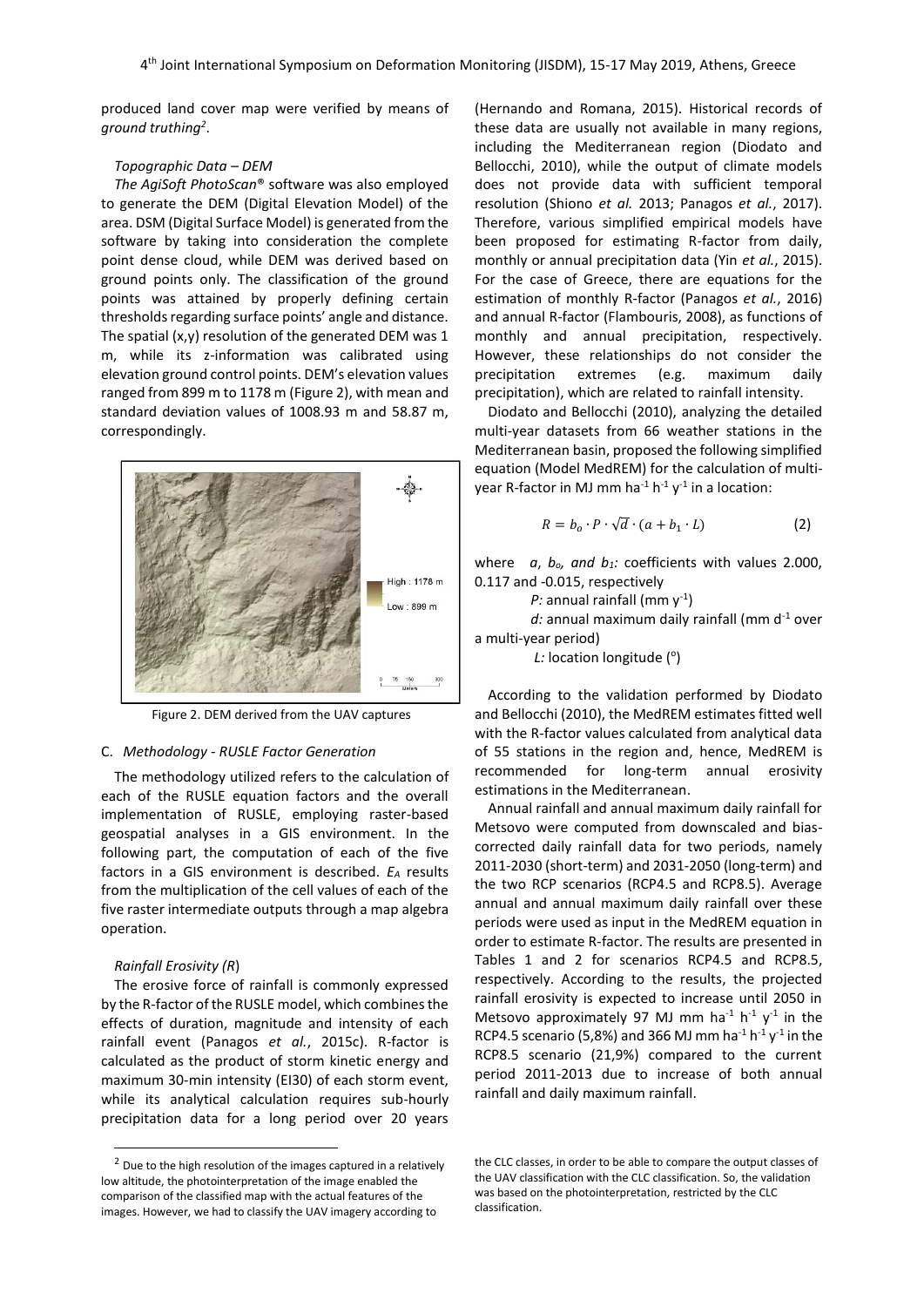| Table 1. Climate data and R-factor for RCP4.5 and RCP8.5 |           |  |
|----------------------------------------------------------|-----------|--|
|                                                          | scenarios |  |

|                                                     | <b>RCP4.5</b>       |        | <b>RCP8.5</b>       |      |
|-----------------------------------------------------|---------------------|--------|---------------------|------|
| Period                                              | 2011-2030 2031-2050 |        | 2011-2030 2031-2050 |      |
| $P$ (mm $y^{-1}$ )                                  | 1210.6              | 1277.1 | 1179                | 1361 |
| d (mm $d^{-1}$ )                                    | 55.8                | 64.9   | 52.8                | 58.9 |
| R (MJ mm                                            | 1683                | 1780   | 1672                | 2038 |
| ha <sup>-1</sup> h <sup>-1</sup> $V$ <sup>1</sup> ) |                     |        |                     |      |

# *Soil Erodibility (K*)

Soil erodibility measures the susceptibility of soil particles to detachment and depends on several soil properties such as texture, structure, organic matter content etc. (Gupta and Kumar, 2017). Erodibility values for the study area were retrieved from a high-resolution (500m grid cell) erodibility dataset (Panagos *et al.*, 2014 Metsovo presents very strong erodibility values (0.05 t ha h ha−1 MJ−1 mm−1), since it is located on a flysch layer where erosion and landslides are common.

## *Slope length and steepness factor (LS*)

The LS factor refers to the combination of the L- and S-factors. It estimates the combined effect of the slope length (L) and the slope steepness (S) of the terrain on the loss of soil. In the present analysis, the LS-factor was computed within a GIS environment, as a function of two DEM derivatives, namely slope steepness (SS) and flow accumulation (FA), according to the following equation proposed by Moore and Burch (1986a; 1986b):

$$
LS = \left( FA * \frac{Cell \, Size}{22.13} \right)^{0.4} * \left( \frac{\sin SL}{0.0896} \right)^{1.3} \tag{3}
$$

where  $LS$ : combined slope length/ steepness factor

FA: the accumulated upslope contributing area for a given cell

> *Cell Size:* the size of the grid cell: 1 m sin SL: the slope degree value in sin

For this study area, the LS-factor ranges from 0.36 to 45.41, with the vast majority of the study area displaying LS values lower than 4, while LS values higher than 15 occupy a very small percentage of the study area.

#### *Cover Management Factor (C)*

l

Since land cover/ use and related management affect the magnitude of soil loss (Panagos *et al.*, 2015b), Cfactor is meant to represent the soil-disturbing uses and activities. It is defined as the ratio of soil loss under the given vegetation cover/ conditions to the loss occurring under continuous bare-soil conditions (Alexandridis *et al.*, 2013). In the present analysis, C-factor is calculated by resorting to remote sensing ratios, as follows (Van der Knijff *et al.*, 1999):

$$
C = exp\left(-a * \frac{NDVI}{\beta - NDVI}\right) \quad (4)
$$

where NDVI: Normalized Difference Vegetation Index – (NIR-RED / (NIR+RED) –, being an indicator of the vegetation vigor

 $\alpha$ ,  $\beta$ : Parameters determining the shape of the NDVI-C curve. Values of 2 and 1, respectively, have been found to yield reasonable results (Van der Knijff *et al.*, 1999; Prasannakumar *et al.*, 2012)

Using this equation, the values for the C-factor for area under study varied between 0.07 and 1.53. It is worth noticing that this equation adequately approximates Cfactor since it has been successfully applied in areas featuring similar climatic, terrain, and land cover conditions (e.g. Prasannakumar *et al.*, 2012) with these of the present study area. The usage of UAV imagery and NDVI enhances C-factor's quality compared to the usage of other sources (outputs in existing databases or from satellite imagery), since it supports more refined and accurate estimations of the factor which are better suited to the characteristics of the specific study area.

#### *Support Practices (P*)

P-factor represents the soil loss ratio with a specific support practice to the corresponding soil loss with straight-row tillage up and down the slope (Renard *et al.*, 1997). Of the five RUSLE factors, the values attributed to this factor are the most uncertain (Morgan and Nearing, 2011).

In this study, the values for P-factor were attributed based on the land cover. Two classification schemes were utilized: a CORINE Land Cover (CLC) (2012)<sup>3</sup>, and the result of the classification based on the UAV multispectral images. Higher values correspond to areas with no conservation (natural grasslands, builtup, forest), whereas the lowest values were assigned to areas occupied by agriculture, potentially applying strip/ contour cropping (Table 3). It should be noted that the higher resolution of the UAV photogrammetric reconstruction enabled a more detailed and reliable classification of the area. That is why in the case of the UAV classification 6 land cover classes occurred compared to the 4 classes of the CLC.

Table 3. P-factor values and percentage of area for each land cover, under the two classification schemes (CLC 2012 and UAV classifications)

| anu UAV Classincationsi |                          |          |            |          |  |
|-------------------------|--------------------------|----------|------------|----------|--|
|                         | <b>CLC 2012</b>          |          | <b>UAV</b> |          |  |
| Land Cover/Area         | P-factor                 | Area (%) | P-factor   | Area (%) |  |
| Built-up                | 0.8                      | 0.50     | 0.8        | 3.29     |  |
| Paved                   |                          |          | 0.9        | 2.59     |  |
| Agricultural            | 0.4                      | 63.21    | 0.4        | 47.89    |  |
| Coniferous forest       | 0.8                      | 4.58     | 0.8        | 6.77     |  |
| Natural grassland       | 1                        | 31.71    | 1          | 29.63    |  |
| Sparsely vegetated      | $\overline{\phantom{0}}$ |          | 0.7        | 9.83     |  |

<sup>3</sup> CEU, Copernicus Land Monitoring Service, geoportal:

[https://land.copernicus.eu/pan-european/corine-land-cover/clc-](https://land.copernicus.eu/pan-european/corine-land-cover/clc-2012)[2012](https://land.copernicus.eu/pan-european/corine-land-cover/clc-2012)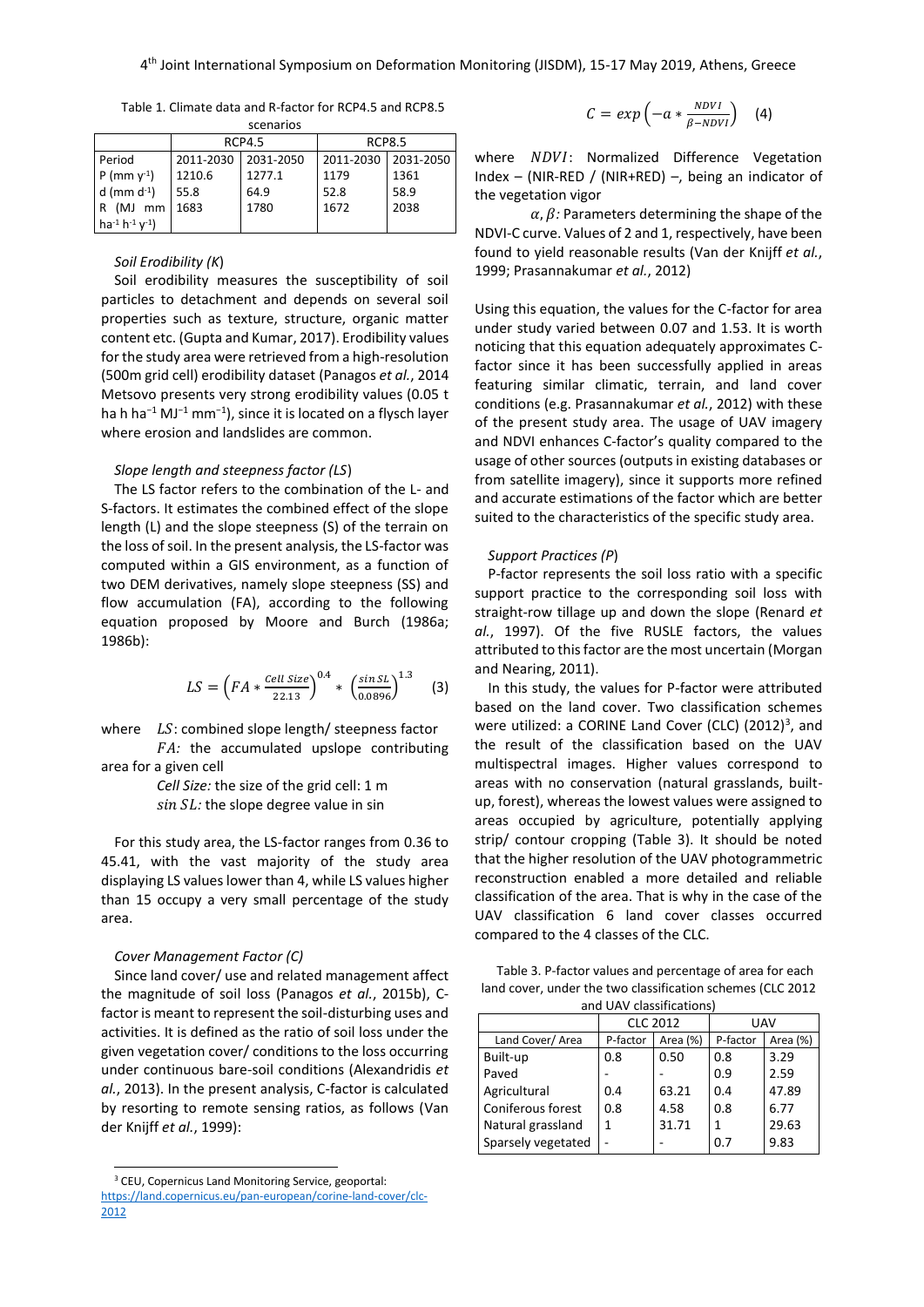



(Map 1b)







(Map 2b) Figure 3. Soil loss rate (t ha $^{-1}$  year $^{-1}$ ) estimation. The maps produced correspond to the four alternatives of Table 4.

#### D. *Results*

The study area's soil loss (t ha $^{-1}$  year $^{-1}$ ) is estimated for the two land cover classification schemes under the 2011-2013 (present) RCP4.5 and the 2031-2050 (future) RCP8.5 scenarios. Table 4 summarizes the four estimated alternatives. These alternatives were selected in order to showcase the effect of climate change in its extreme occurrence, under land covers from existing databases (CLC 2012) or from classified UAV multispectral imagery.

| Table 4. Numbering of the four estimated alternatives |
|-------------------------------------------------------|
| Land Cover Classification Scheme                      |

|                | Land Cover Classification Scheme |                    |  |
|----------------|----------------------------------|--------------------|--|
| Scenario       | C1C2012                          | UAV classification |  |
| 2011-30 RCP4.5 | 1a                               | 2a                 |  |
| 2031-50 RCP8.5 | 1h                               | 2h                 |  |

The spatial distribution of soil loss rate per case (Maps 1a, 1b, 2a, 2b) is depicted in Figure 3, while the percentage of area affected per case and per soil loss rate class (from very low to very high, or from 0 to > 50 t ha<sup>-1</sup> year<sup>-1</sup>) is presented in Table 5. In all cases, upper parts of the landscape with more steep slopes display the highest rates.

|                 | Area affected (%) |       |       |       |
|-----------------|-------------------|-------|-------|-------|
| Soil loss rates | 1a                | 1b    | 2a    | 2b    |
| Very Low        | 52.11             | 47.63 | 50.05 | 45.80 |
| Low             | 17.96             | 17.42 | 17.33 | 16.71 |
| Moderately Low  | 14.95             | 16.41 | 15.63 | 16.60 |
| Moderate        | 5.96              | 7.05  | 6.76  | 7.72  |
| Moderately High | 2.92              | 3.49  | 3.46  | 4.21  |
| High            | 1.71              | 2.12  | 1.99  | 2.50  |
| Very High       | 4.39              | 5.88  | 4.78  | 6.46  |

Table 5. Soil Loss classes by area (%) affected

The classification scheme affects the spatial distributions, with a greater percentage (of) area befalling under classes of higher rates in cases 2a/ 2b compared to cases 1a/ 1b. The same applies when future trends are considered: cases 1b/ 2b compared to 1a/ 2a. Overall, over 7 % of the total area 'moves' from the two lower soil loss classes (very low, low) to the rest of the classes, under the combined influence of future rainfall erosivity and UAV image classification land cover scheme.

### III. CONCLUSIONS

In this paper, the soil loss by water erosion was estimated in the mountainous region of Metsovo. Towards this end, refined and adjusted input data from the UAV captures were utilized, enhancing the quality of the C-, LS-, and P- factors, while R-factor was parameterized based on present and future RCP scenarios from downscaled climatic models. The multifarious input data were processed, analyzed, and integrated into a GIS-based methodology. In this sense, this research study provides a methodology for both calculating soil loss by using refined data for the present conditions, and estimating future soil loss based on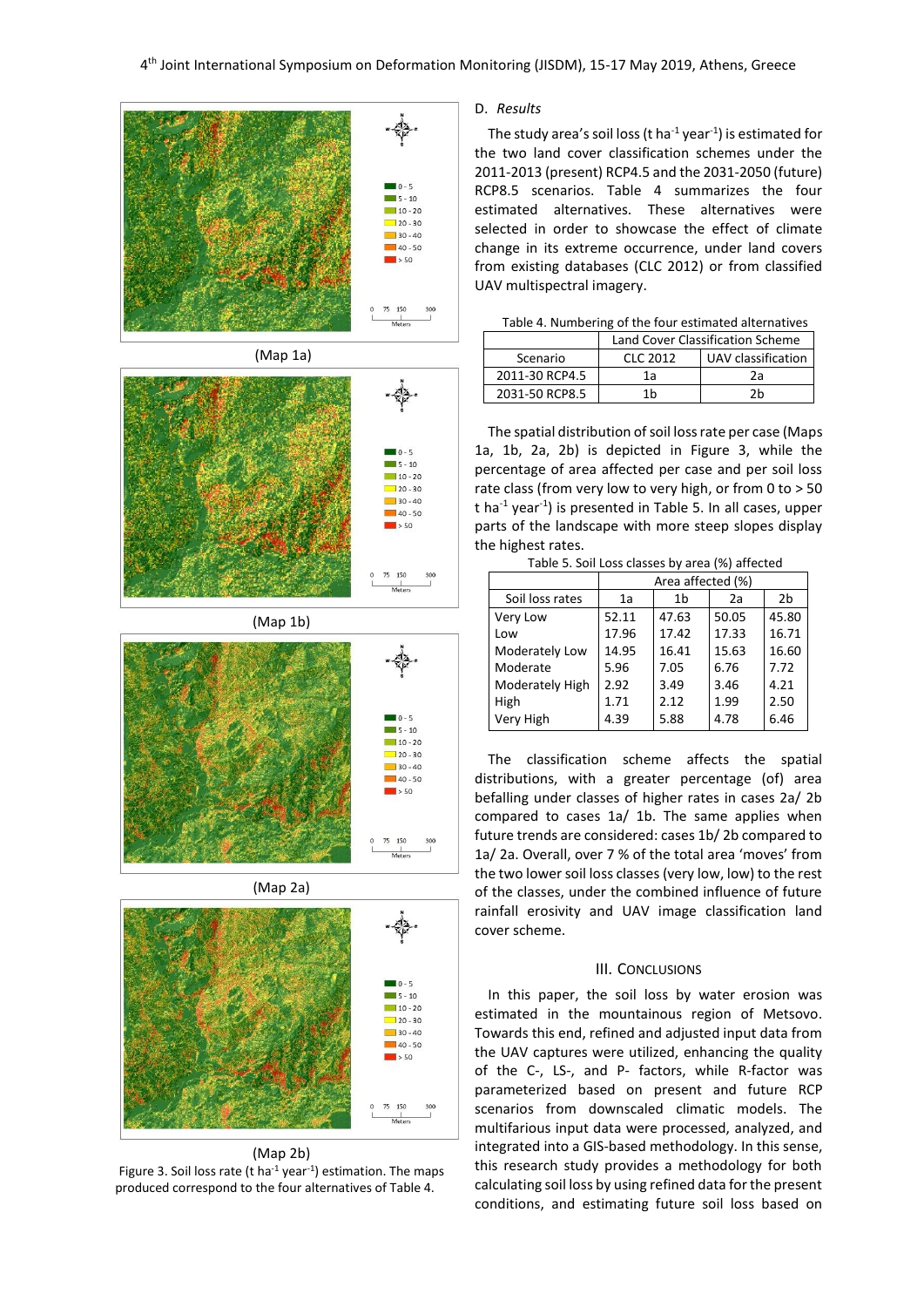potential changes of rainfall erosivity under different land cover classification schemes.

Land cover classification influences soil loss rates: the enhanced values of the P-factor derived from UAV's collected data yield higher soil loss values, and larger areas are ranked as more susceptible to water erosion. Existing land cover mapslead to the underestimation of soil loss rates of the area, while the systematic and adjusted image capturing, along with ground truthing, leads to the optimization of the generated land cover and soil loss maps.

Changes due to the climate change-based rainfall erosivity are expected to 'push' areas of lower erosion rate classes towards much higher ones. Since these higher erosion classes are going to be 'displaced', mainly towards the upper convex hillslope landscape parts, serious concerns are raised regarding terrain deformation, land(scape) degradation and productivity loss. Support and other management practices need to be considered, if the Metsovo region is to preserve its landscape form and agricultural productive base.

## IV. ACKNOWLEDGEMENTS

Τhis paper has been accomplished within the Research Project "Development of a system for monitoring and preventing natural disasters towards the climate change adaptation of Metsovo Municipality", under the aegis of EU and the National Strategic Reference Framework (NSRF) 2014-2020.

The authors acknowledge the E-OBS dataset from the EU-FP6 project ENSEMBLES (http://ensembleseu.metoffice.com), the data providers in the ECA&D project (https://www.ecad.eu), the "Hydroscope" service for providing access to their data, the World Climate Research Programme's Working Group on Regional Climate, and the Working Group on Coupled Modelling, former coordinating body of CORDEX and responsible panel for CMIP5, the Earth System Grid Federation infrastructure, an international effort led by the U.S. Department of Energy's Program for Climate Model Diagnosis and Intercomparison, the European Network for Earth System Modelling and other partners in the Global Organisation for Earth System Science Portals (GO-ESSP). They also thank the KNMI and EC-EARTH modelling groups for producing and making available their model outputs.

#### References

- Alexandridis, T.K., A.M. Sotiropoulou, G. Bilas, N. Karapetsas, N.G. Silleos (2015). The effects of seasonality in estimating the C‐factor of soil erosion studies. *Land Degradation & Development*, Vol. 26(6), pp. 596-603.
- Bangash, R.F., A. Passuello, M. Sanchez-Canales, M. Terrado, A. López, F.J. Elorza, ..., M. Schuhmacher (2013). Ecosystem services in Mediterranean river basin: climate change impact on water provisioning and erosion control. *Science of the Total Environment*, Vol. 458, pp. 246-255.
- Casanueva, A, S. Kotlarski, S. Herrera, J. Fernández, J.M. Gutiérrez, …, R. Vautard (2015). Daily precipitation statistics in a EURO-CORDEX RCM ensemble: Added value of raw and bias-corrected high-resolution simulations. *Climate Dynamics*, Vol. 47, No. 3-4.
- Dieckmann, H., H. Motzer, H.P. Harres, O. Seuffert (1992). Vegetation and erosion. Investigations on erosion plots in southern Sardinia. *Geo-Ö ko-Plus*. Vol. 3, pp. 139-149.
- Diodato, N., and G. Bellocchi (2010). MedREM, a rainfall erosivity model for the Mediterranean region. *Journal of Hydrology*, Vol. 387, No. 1-2.
- Flambouris, K. (2008). Study of rainfall factor on the RUSLE law. *Doctoral Thesis*, Aristotle University of Thessaloniki.
- Flato, G., Marotzke, J., Abiodun, B., Braconnot, P., Chou, S. C., Collins, W., ... & Forest, C. (2013). Evaluation of climate models. In: *Climate Change 2013: The Physical Science Basis. Contribution of Working Group I to the Fifth Assessment Report of the Intergovernmental Panel on Climate Change*. Stocker T.F., Qin D., Plattner G.-K., Tignor M., Allen S.K., Doschung J., Nauels A., Xia Y., Bex V., Midgley P.M. (eds), Cambridge University Press, pp. 741-882.
- Gupta, S., and S. Kumar (2017). Simulating climate change impact on soil erosion using RUSLE model − A case study in a watershed of mid-Himalayan landscape. *Journal of Earth System Science,* Vol. 126(3), pp. 43.
- Hernando, D., and M. Romana (2015). Estimating the rainfall erosivity factor from monthly precipitation data in the Madrid Region (Spain). *Journal of Hydrology and Hydromechanics*, Vol. 63, No. 1.
- Inbar, M., M.I. Tamir, and L. Wittenberg (1998). Runoff and erosion processes after a forest fire in Mount Carmel, a Mediterranean area. *Geomorphology*, Vol. 24 (1), pp. 17- 33.
- Jacob, D., J. Petersen, B. Eggert, A. Alias, O.B. Christensen, …, P. Yiou (2014). EURO-CORDEX: New high-resolution climate change projections for European impact research. *Regional Environmental Change*, Vol. 14, No. 2.
- Julien, P.Y. (2010). Erosion and sedimentation. Cambridge University Press, UK.
- Karydas, C.G., P. Panagos, and I.Z. Gitas (2014). A classification of water erosion models according to their geospatial characteristics. *International Journal of Digital Earth*, Vol. *7*(3), pp. 229-250.
- Kosmas, C., N. Danalatos, D. Kosma, P. Kosmopoulou (2006). In: *Soil erosion in Europe*. Boardman J., Poesen J. (eds.), John Wiley & Sons, Chichester, pp. 279-288.
- Lal, R. (2014). Desertification and soil erosion. In: *Global Environmental Change*, Springer, Dordrecht, pp. 369-378.
- Li, Z., and H. Fang (2016). Impacts of climate change on water erosion: A review. *Earth-Science Reviews*, Vol. 163, pp. 94- 117.
- Maeda, E.E., P.K. Pellikka, M. Siljander, B.J. Clark (2010). Potential impacts of agricultural expansion and climate change on soil erosion in the Eastern Arc Mountains of Kenya. *Geomorphology*, Vol. 123 (3-4), pp. 279-289.
- McNabb, D.H., and F.J. Swanson (1990). Effects of fire on soil erosion. In: *Natural and Prescribed Fire in Pacific Northwest Forests*. Walstad J.D, Radosevich S.R., Sandberg D.V. (eds.), Oregon State Univ. Press, Corvallis, Oregon, pp. 159–173.
- Mearns, L.O., S.H. Schneider, S.L. Thompson, L.R. McDaniel (1989). Climate variability statistics from general circulation